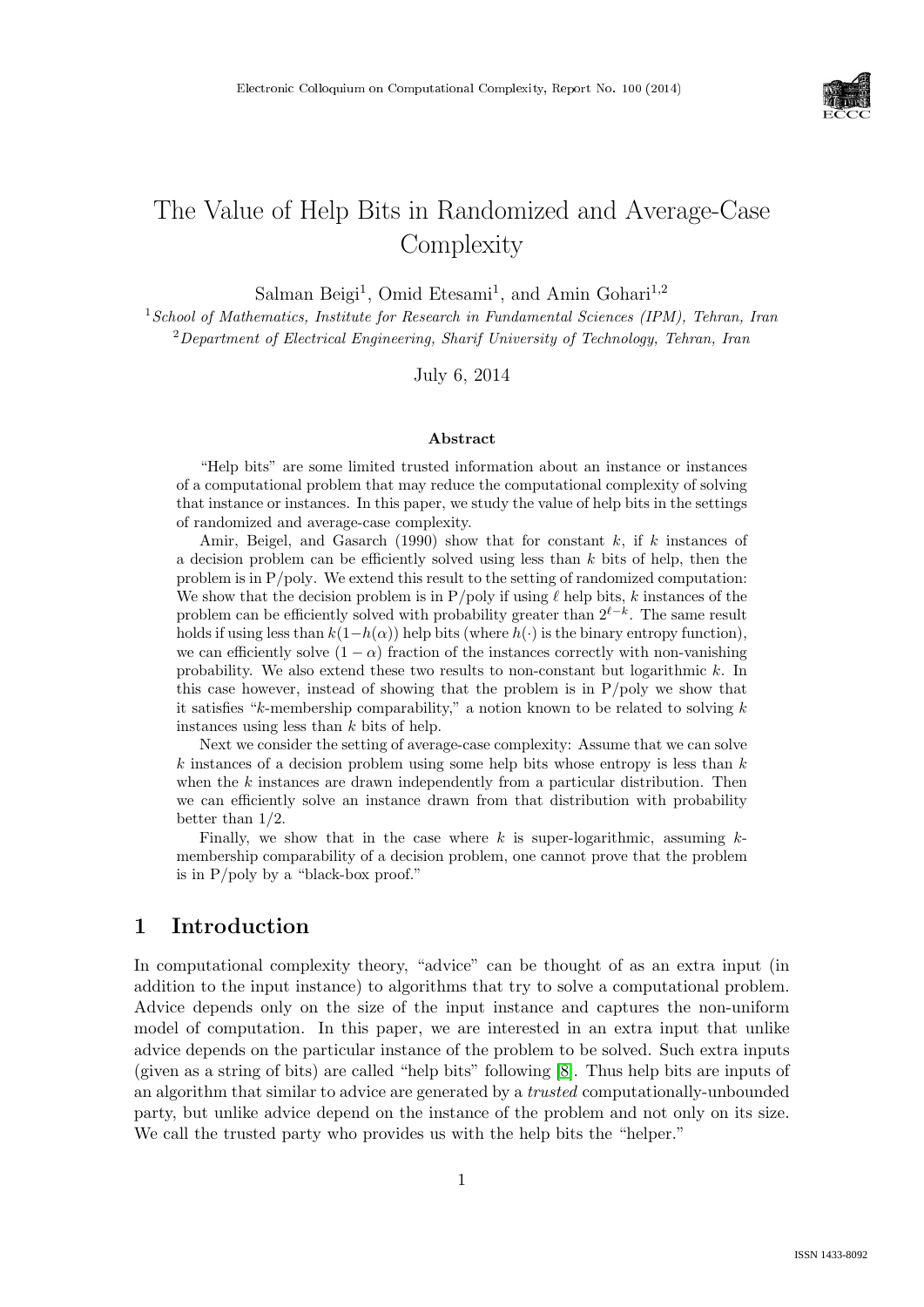Help bits can be understood from the point of view of the oracle model as well. Given an instance of the problem, we may ask an oracle about the help bits corresponding to that instance and then try to solve it. Indeed, for k bits of help, k yes/no queries from an oracle are enough to find the help bits. Here the oracle plays the role of the helper. Nevertheless, oracles can be used adaptively: A query to an oracle may depend on the answers to previous queries, but help bits cannot be requested adaptively and are given only at the beginning of the algorithm. This difference should be more carefully considered in the probabilistic as well as non-deterministic models of computation. The other issue here is the length of the help bits. For k help bits, we should limit the use of the oracle to  $k$  yes/no queries and not (say) polynomially many queries.

Any decision problem can be efficiently solved with one help bit since we may ask the helper to give us the yes/no answer to the decision problem through that one bit of help. Therefore, to obtain meaningful questions we consider the power of less than one help bit per instance. For example one may ask: Can we simultaneously solve k instances of an NP-hard decision problem in polynomial time with  $k-1$  help bits? That is, can we design this  $k-1$  help bits cleverly in such a way that all the k instances can be solved efficiently?

Suppose that there is an efficient algorithm that given k instances  $x_1, \ldots, x_k$  of a decision problem L and  $\ell < k$  help bits, can output the bit-string  $(L(x_1), \ldots, L(x_k))$ where  $L(x_i) = 1$  if  $x_i$  is in the language and  $L(x_i) = 0$  otherwise. The question is what can we do without having access to the true help bits? To this end, assuming that  $\ell$  is constant (or at most logarithmic), we may enumerate over all  $2^{\ell}$  possible help bits, and feed them to the algorithm. For each of these  $2^{\ell}$  possible help bits, the output of the algorithm would be a bit-string of size k. Then we obtain a set of size at most  $2^{\ell}$  which contains  $(L(x_1), \ldots, L(x_k))$ . Equivalently, without having access to the true help bits, we have an efficient algorithm to reject  $2^k - 2^{\ell}$  possibilities for  $(L(x_1), \ldots, L(x_k))$ .

The notion of k-membership comparability defined in  $[20]$  is related to the above observation. A decision problem is called k-membership comparable if there exists an efficient algorithm that for every k instances  $x_1, \ldots, x_k$  computes  $(b_1, \ldots, b_k)$  such that  $(L(x_1), \ldots, L(x_k)) \neq (b_1, \ldots, b_k)$ . Now we may ask the same question about k-member comparable sets: How hard can a k-membership comparable language be?

Previous works: Amir, Beigel and Gasarch [\[2,](#page-14-1) [3\]](#page-14-2), though using the terminology of the bounded query model discussed above, have studied the above questions.<sup>[1](#page-1-0)</sup> They show that for constant  $k$ , if  $k$  instances of a decision problem can be solved efficiently using only  $k-1$  help bits, then the decision problem is in the class P/poly. Their result holds even with the weaker assumption of  $k$ -membership comparability, i.e., for constant  $k$ , a k-membership comparable set is in P/poly.

The authors of  $[3]$  also show that for k polynomial in the size of input instances, k-membership comparable languages are in NP/poly ∩ coNP/poly.<sup>[2](#page-1-1)</sup>

It is also shown in [\[3\]](#page-14-2) that for constant k, if  $2^k$  instances of a self-reducible decision

<span id="page-1-0"></span><sup>&</sup>lt;sup>1</sup>Here we should mention that before the work of Amir, Beigel and Gasarch, bounded query model had been used to classify functions (see e.g., [\[16\]](#page-14-3), [\[9\]](#page-14-4), and [\[11\]](#page-14-5) for queries to NP oracles) and also had been studied in the theory of computability (see e.g., Beigel's thesis [\[4\]](#page-14-6)).

<span id="page-1-1"></span><sup>&</sup>lt;sup>2</sup> We note that in the presentation of [\[5\]](#page-14-7) of the results of [\[3\]](#page-14-2), it is said that k-membership comparable languages for polynomial k are in  $\Sigma_2$ /poly. However, Theorem 4.4 of [\[3\]](#page-14-2) implies the stronger result that the problem is in NP/poly ∩ coNP/poly. This stronger result in particular shows that NP-hard decision problems cannot be k-membership comparable for polynomial k unless the polynomial hierarchy collapses.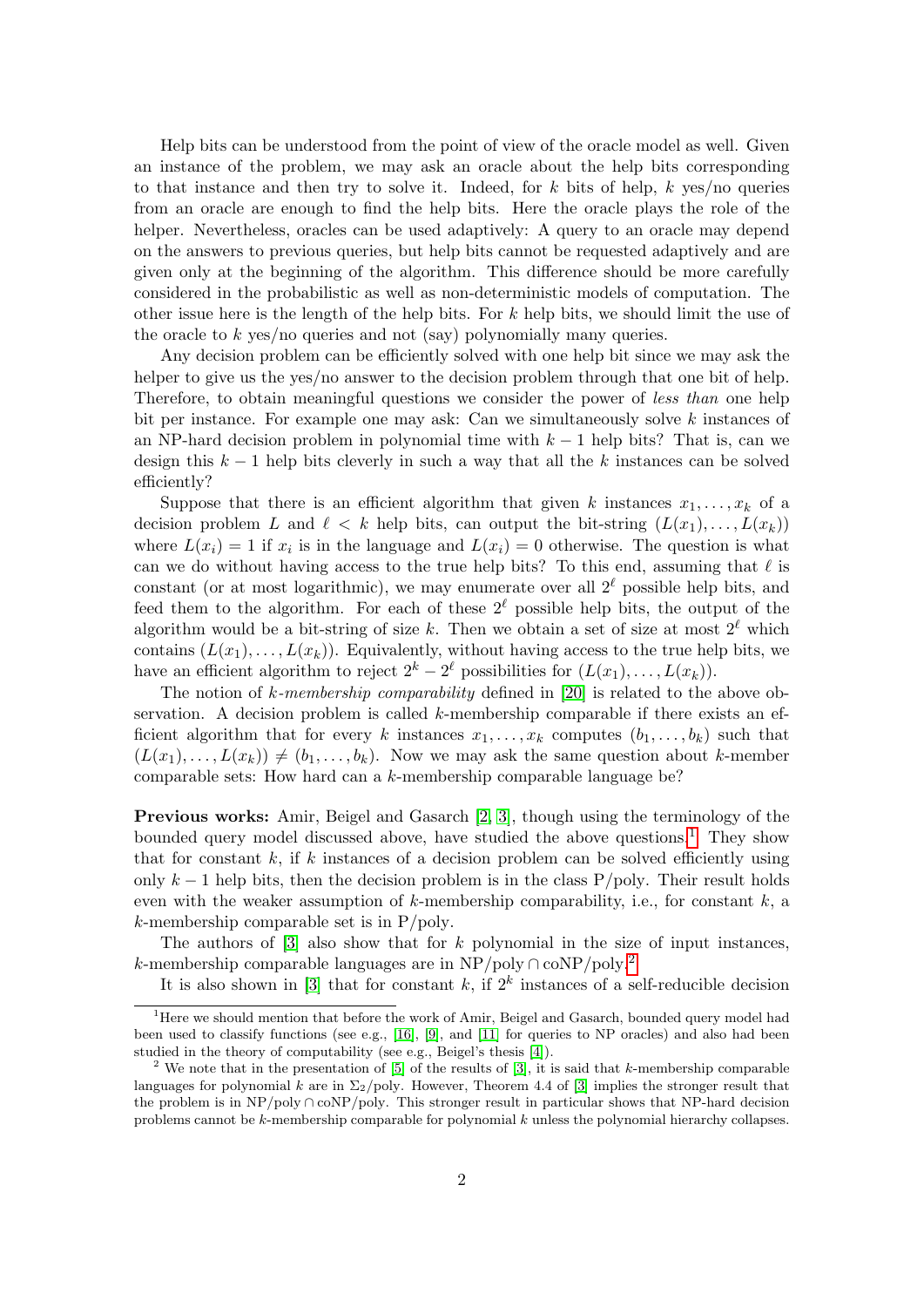problem can be efficiently solved using  $k$  help bits, then the original decision problem is in the class P.[3](#page-2-0)

Ogihara [\[20\]](#page-14-0), Beigel, Kummer, and Stephan [\[7\]](#page-14-8), and Agrawal and Arvind [\[1\]](#page-14-9) show that if SAT is k-membership comparable for  $k = c \lg_2 n$  where  $c < 1$ , then NP = P. Moreover, Sivakumar [\[22\]](#page--1-1) shows that if SAT is  $O(\lg n)$ -membership comparable, then NP = RP by solving Unique-SAT in deterministic polynomial time.

Classes of decision problems related to k-membership comparable problems include Pselective sets and verbose sets. The class of P-selective sets is a sub-class of 2-membership comparable languages, and the notion of a verbose set is a generalization of k-membership comparability. See, for example, [\[21\]](#page-14-10) and [\[15\]](#page-14-11) for some results on the power of oracles for such sets.

The computational value of help bits have been considered in other models of computation as well, e.g., see [\[18\]](#page-14-12) and [\[6\]](#page-14-13) for the decision tree model and [\[8\]](#page-14-14) for bounded depth circuits.

Our results: In the following we briefly discuss our contributions on the computational value of help bits in the two models of randomized and average-case computation. We also discuss  $k$ -membership comparable problems for  $k$  that is super-logarithmic.

**Randomized complexity:** Having  $\ell$  help bits, we can always solve k instances of a decision problem with probability at least  $2^{\ell-k}$ . This is simply because the  $\ell$  help bits could be chosen to be the answers to the first  $\ell$  instances and we guess the answer of the rest of the instances randomly. Our first result (Theorem [5\)](#page-5-0) says that if for  $k = O(\lg n)$ , given  $\ell$  help bits we can solve k instances of size n of a decision problem with probability non-negligibly better than  $2^{\ell-k}$ , then the language is k-membership comparable.

Our next result (Theorem [6\)](#page-5-1) is related to the classical problem of rate distortion in information theory. Suppose that instead of demanding correct answers for all of the  $k$ instances, we only require that  $(1-\alpha)$  fraction of our answers to the k instances be correct. However the solver need not know which of the answers are correct. For instance, if the solver simply randomly guesses the answer to the  $k$  instances, he can solve about  $1/2$  of the instances with high probability for large enough  $k$ , without knowing exactly which of his guesses are correct. The question is how much better we can do with limited help bits. By employing the rate distortion theory, it is possible to get the correct answers for at least  $(1 - \alpha)$  fraction of the k instances with about  $k(1 - h(\alpha))$  help bits, where  $h(\cdot)$ is the binary entropy function.<sup>[4](#page-2-1)</sup> Our main result here is the converse, showing that for logarithmic  $k$ , unless the decision problem is  $k$ -membership comparable, we cannot solve  $(1 - \alpha)$  fraction of k instances with fewer help bits, with any constant (independent of k) positive probability.

Average-case complexity: A computational problem may be easier on some instances compared to other instances. Therefore, we may allow that harder instances receive more

<span id="page-2-0"></span><sup>&</sup>lt;sup>3</sup>This latter result in particular applies to NP-complete problems since SAT is self-reducible. It also applies to some problems that are probably not NP-complete such as the decision version of integer factoring which is self-reducible, and also to graph isomorphism which is equivalent to a self-reducible problem.

<span id="page-2-1"></span><sup>&</sup>lt;sup>4</sup>The rate-distortion results tells us that *with high probability*  $(1 - \alpha)$  fraction of correct answers can be found with about  $k(1 - h(\alpha))$  help bits. Nonetheless, via a more refined argument, we show that for our particular case of interest, the same result can be obtained with probability one. Further this can be done to some degree efficiently.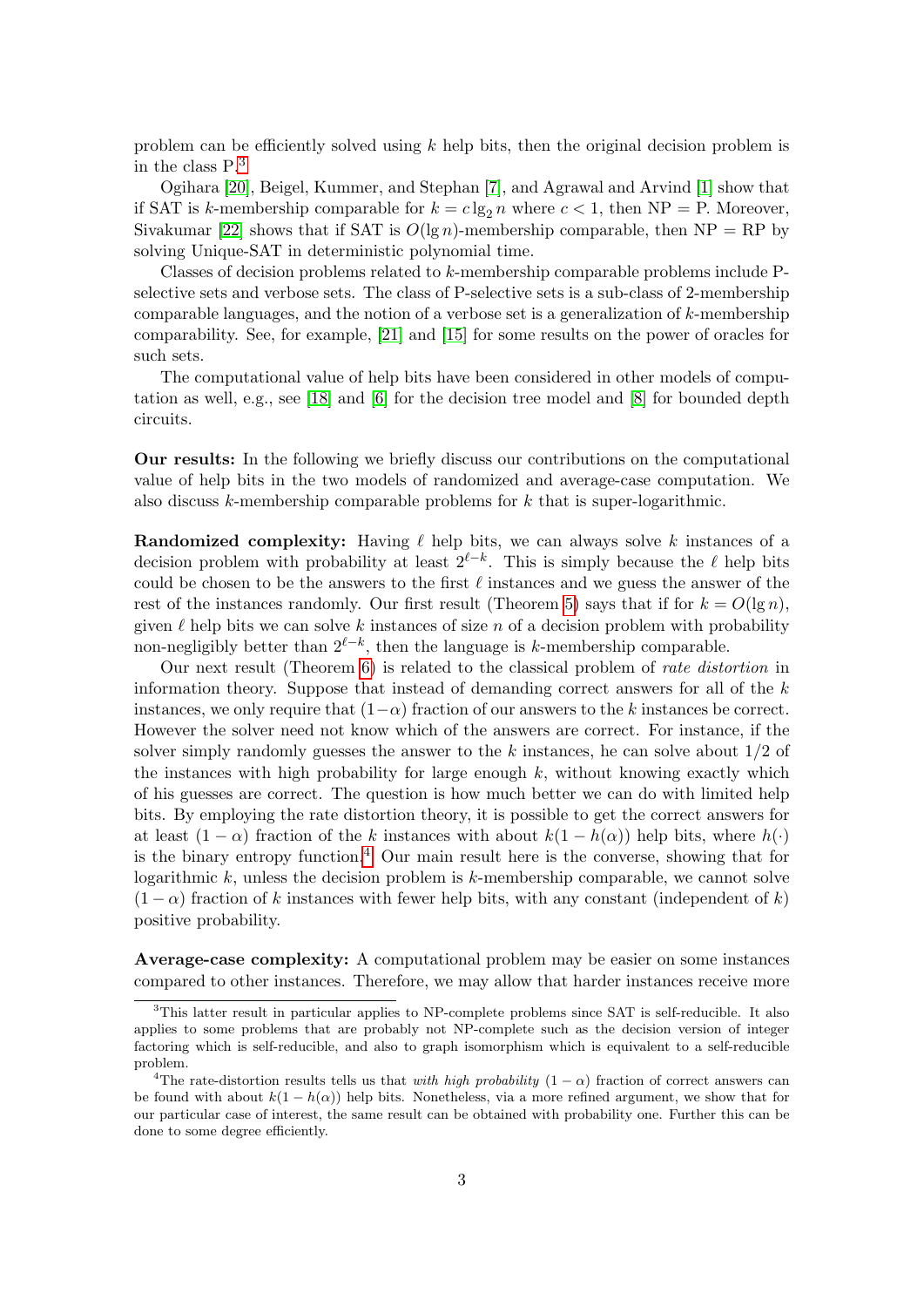help, e.g., harder instances may receive longer help bits. But we still want to limit the average amount of information that the help bits may contain. To this end we require that the help bits have limited information-theoretic entropy.

For the definition of entropy to make sense, we need to have a distribution on the instances. This way, we are in the realm of average-case complexity of the decision problem. Our result here (Theorem [7\)](#page-8-0) says that if we start with a distribution on instances such that one cannot guess the answer to an instance efficiently with probability quite more than  $1/2$ , then we cannot solve k instances efficiently with help bits whose entropy is less than k. More precisely, we show that if  $1/2+\delta$  is the success probability of the best efficient algorithm on an average instance, then minimum-entropy help bits for efficiently solving k instances of the problem have between  $k(1 - \Theta(\delta)) + O(\lg k)$  and  $k(1 - \Theta(\delta^2))$ bits of entropy.

#### $k$ -Membership comparability for large  $k$ : Consider the predicate

 $P(k) =$ "If a decision problem is k-membership comparable, then it is in P/poly."

As discussed above  $\mathcal{P}(k)$  it true for constant k by [\[3\]](#page-14-2). Here we first note (in Example [11\)](#page-12-0) that  $P(k)$  is not true for super-polynomial k. Second, we show (in Theorem [12\)](#page-13-0) that for super-logarithmic k, we cannot prove  $\mathcal{P}(k)$  in a "black-box" manner, i.e., there is no proof of  $\mathcal{P}(k)$  for super-logarithmic k in which the algorithm that excludes a k-tuple for answers is used as a black-box. We emphasize that the proofs of all the previous results mentioned above have this black-box form.

This latter result is interesting since [\[20\]](#page-14-0) first claimed that the proof of  $\mathcal{P}(k)$  for constant k by  $[3]$  can be generalized to polynomial k, but later (according to  $[5]$ ) retracted the claim. Now, using our result, we know that the proof of [\[3\]](#page-14-2) did not generalize to polynomial k for the stronger reason that it was a black-box proof.

#### 2 Preliminaries

We begin by a formal definition of  $k$ -membership comparability. This notion is the main topic of discussion in Section [5.](#page-12-1) It is also used in the results of Sections [3.](#page-5-2)

For a decision problem L and instance x we let  $L(x) = 1$  if x is in L, and  $L(x) = 0$ otherwise.

**Definition 1 (k-membership comparable sets)** A language L is k-membership comparable if given k instances  $(x_1, \ldots, x_k)$  each of size n, we can find in time polynomial in n and k, a bit-string  $(b_1, \ldots, b_k) \in \{0,1\}^k$  such that  $(b_1, \ldots, b_k) \neq (L(x_1), \ldots, L(x_k))$ .

The language L is called non-uniform k-membership comparable if the algorithm that finds  $(b_1, \ldots, b_k)$  is allowed to be non-uniform, i.e., it can receive polynomial advice.

The language  $L$  is called randomized  $k$ -membership comparable if given any  $k$  instances  $(x_1, \ldots, x_k)$  each of size n, we can find in time polynomial in n and k, a bit string  $(b_1, \ldots, b_k) \in \{0,1\}^k$  such that

$$
Pr[(b_1, ..., b_k) \neq (L(x_1), ..., L(x_k))] \geq (1 - 2^{-k}) + 1/n^{O(1)},
$$

where the probability is only over the randomness of the algorithm.

The notion of k-membership comparability is not new to this paper, but the non-uniform and randomized versions of k-membership comparability had not appeared before.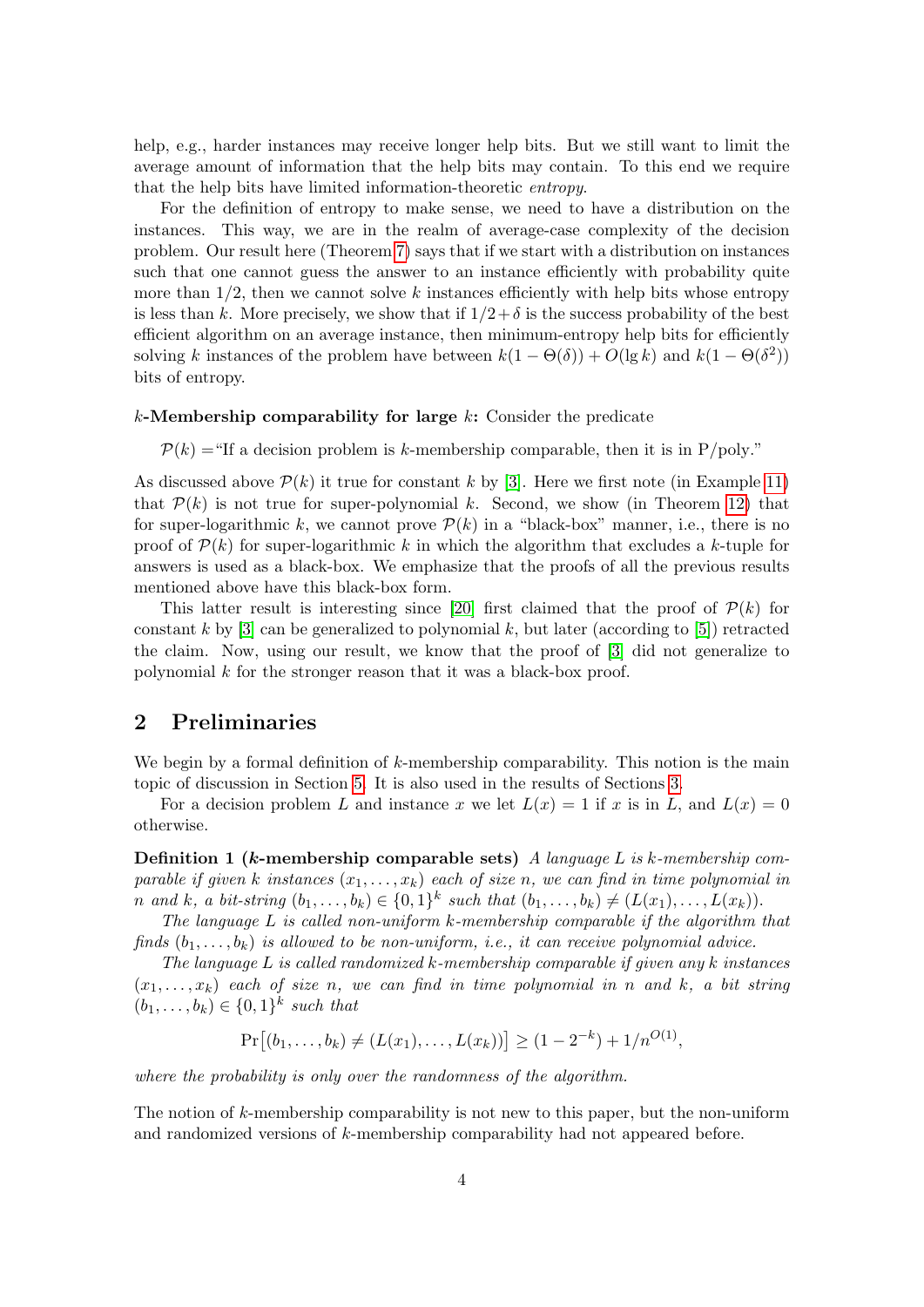Note that choosing a random vector  $(b_1, \ldots, b_k)$ , it is unequal to  $(L(x_1), \ldots, L(x_k))$ with probability  $1 - 2^{-k}$ . The definition of randomized k-membership comparability asks that we beat this probability with a non-negligible advantage. Note also that according to our definition, randomized k-membership comparability is possible only when  $k = O(\lg n)$ .

In [\[3\]](#page-14-2), it is proved that k-membership comparable problems, for constant  $k$ , are in  $P/poly.$  Looking at their proof, it is clear that their result is true for non-uniform  $k$ membership comparable problems as well:

<span id="page-4-0"></span>**Theorem 2** ([\[3\]](#page-14-2)) If a decision problem is non-uniform k-membership comparable for constant k, then it is in  $P/\text{poly}$ .

In the following lemma, we show that randomized k-membership comparable problems are non-uniform k-membership comparable.

<span id="page-4-1"></span>**Lemma 3** Let  $L$  be a decision problem. If  $L$  is randomized k-membership comparable, then it is non-uniform k-membership comparable.

*Proof:* By assumption there is an algorithm that finds a vector  $(b_1, \ldots, b_k)$  that is equal to  $(L(x_1),..., L(x_k))$  with probability  $\epsilon \leq 2^{-k} - 1/n^{O(1)}$ . If we iterate this algorithm for suitably  $poly(n)$  many times, then by Chernoff bound the vector  $(b_1, \ldots, b_k)$  that has appeared with the most frequency is equal to  $(L(x_1), \ldots, L(x_k))$  with probability  $\langle 2^{-nk} \rangle$ . Let r be the randomness used in these many iterations. Since there are only  $2^{nk}$  vectors  $(x_1, \ldots, x_k)$ , by the union bound we can hardwire the randomness r into the iterated algorithm to get a polynomial-size circuit that outputs a vector  $(b_1, \ldots, b_k) \neq$  $(L(x_1), \ldots, L(x_k))$  given  $(x_1, \ldots, x_k)$ .

In Section [3](#page-5-2) we show that certain problems are randomized k-membership comparable. By the above, they are also in  $P$ /poly for constant k.

We will use the following direct product theorem in our proof of Theorem [7.](#page-8-0)

<span id="page-4-3"></span>**Lemma 4** ([\[10\]](#page-14-15)) Fix a language L and a probability distribution  $\mathcal{D}$  on n-bit strings. Assume that circuits of size  $s(n)$  cannot compute  $L(x)$  for x chosen according to D with probability better than  $p(n) \in [1/2, 1]$ . Then for any  $\epsilon(n) > 0$ , circuits of size  $poly(\epsilon(n)/n)s(n)$ cannot compute  $(L(x_1),...,L(x_k))$  for i.i.d.  $x_1,...,x_k \in \{0,1\}^n$ , where each  $x_i$  is chosen according to D, with probability better than  $p(n)^k + \epsilon$ .

Entropy, mutual information: In the following we review the definition and properties of some information theoretic quantities that will be used in Section [4.](#page-7-0)

For a discrete random variable X, the entropy of X denoted by  $H(X)$  is defined by

$$
H(X) = \sum_{x} p(x) \lg_2 \frac{1}{p(x)}.
$$

Clearly,

<span id="page-4-2"></span>
$$
H(X) \ge \lg_2 \frac{1}{\max_x p(x)}.\tag{1}
$$

When  $X$  is a Bernoulli random variable with parameter  $p$ , the entropy function is written as

$$
h(p) = p \lg \frac{1}{p} + (1 - p) \lg \frac{1}{1 - p}.
$$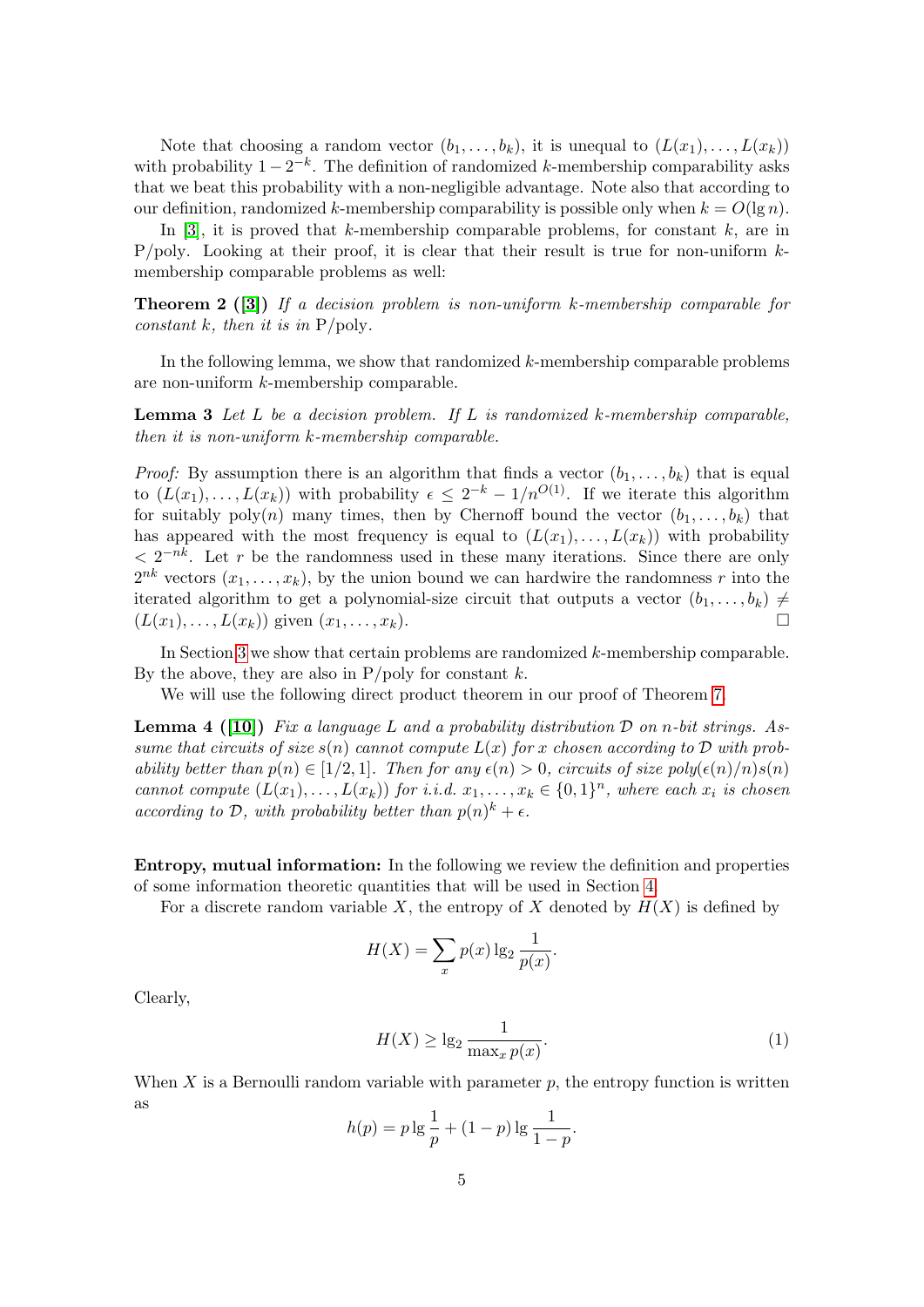Fixing the size of the alphabet set of X to be m, the maximum of  $H(X)$  is attained at uniform distribution and is equal to  $\lg(m)$ .

For two discrete random variables  $X, Y$ , the conditional entropy  $H(X|Y)$  is defined by

$$
H(X|Y) = \sum_{y} p(y)H(X|Y=y),
$$

where  $H(X|Y = y)$  is the entropy of the random variable having distribution  $p(x|y)$ . The conditional entropy  $H(X|Y)$  is zero if X is a function of Y. It is also easy to see that  $H(X|Y) = H(X, Y) - H(Y).$ 

Mutual information between two random variables  $X$  and  $Y$  is defined by

$$
I(X;Y) = H(X) - H(Y|X) = H(Y) - H(Y|X) = H(X) + H(Y) - H(X,Y).
$$

We always have  $I(X; Y) \geq 0$ .

Given three random variables, the conditional mutual information is defined by

$$
I(X; Y|Z) = H(X|Z) - H(X|Y, Z) = H(Y|Z) - H(Y|X, Z).
$$

We again have  $I(X; Y|Z) \geq 0$ . Observe that  $I(X; Y|Z) = 0$  if for instance X is a function of Z. The following equation which can easily be verified is known as the chain rule:

$$
I(X; YZ) = I(X; Y) + I(X; Z|Y).
$$

### <span id="page-5-2"></span>3 Randomized Complexity

In the following theorem, we show that  $\ell$  help bits cannot increase the probability of correctly finding  $(L(x_1), \ldots, L(x_k))$  by a factor of more than  $2^l$  unless L is non-uniform k-membership comparable.

<span id="page-5-0"></span>**Theorem 5** Let  $\ell < k = O(\lg n)$  and  $p \geq 2^{\ell-k} + 1/n^{O(1)}$ . If for a language L, we can correctly solve k instances of size n using  $\ell$  help bits with probability  $\geq p$ , then L is randomized k-membership comparable.

*Proof:* Suppose that we guess the value of the  $\ell$  help bits uniformly at random. Then with probability  $2^{-\ell}$  our guess of the help bits will be correct, and hence with probability  $q = 2^{-\ell}p \geq 2^{-k} + 1/n^{O(1)}$  we can correctly guess the answer to the k instances without any help bits.

Assume that  $(c_1, \ldots, c_k)$  is our guess for the k instances. If we choose  $(b_1, \ldots, b_k)$ uniformly at random among all  $2^k - 1$  instances which are different from  $(c_1, \ldots, c_k)$ , the probability that  $(b_1, \ldots, b_k)$  is equal to the correct answer to the k instances is  $(1$  $q)/(2^k-1) \leq 2^{-k} - 1/n^{O(1)}$ .

As mentioned in the previous section using Theorem [2](#page-4-0) and Lemma [3](#page-4-1) we find that with the assumptions of the above theorem if k is constant, then L is in  $P/poly$ .

<span id="page-5-1"></span>Rate distortion theory studies the minimum number of bits required for recovering, with some bounded distortion, a target bit-string. More precisely, to recover  $(1 - \alpha)$ fraction of a bit-string of length k correctly we need about  $k(1-h(\alpha))$  bits of information about that bit-string. The following theorem shows that we cannot decrease this minimum number of required bits even if we know that the bits in the target bit-string are the yes/no answers to k instances of a hard decision problem.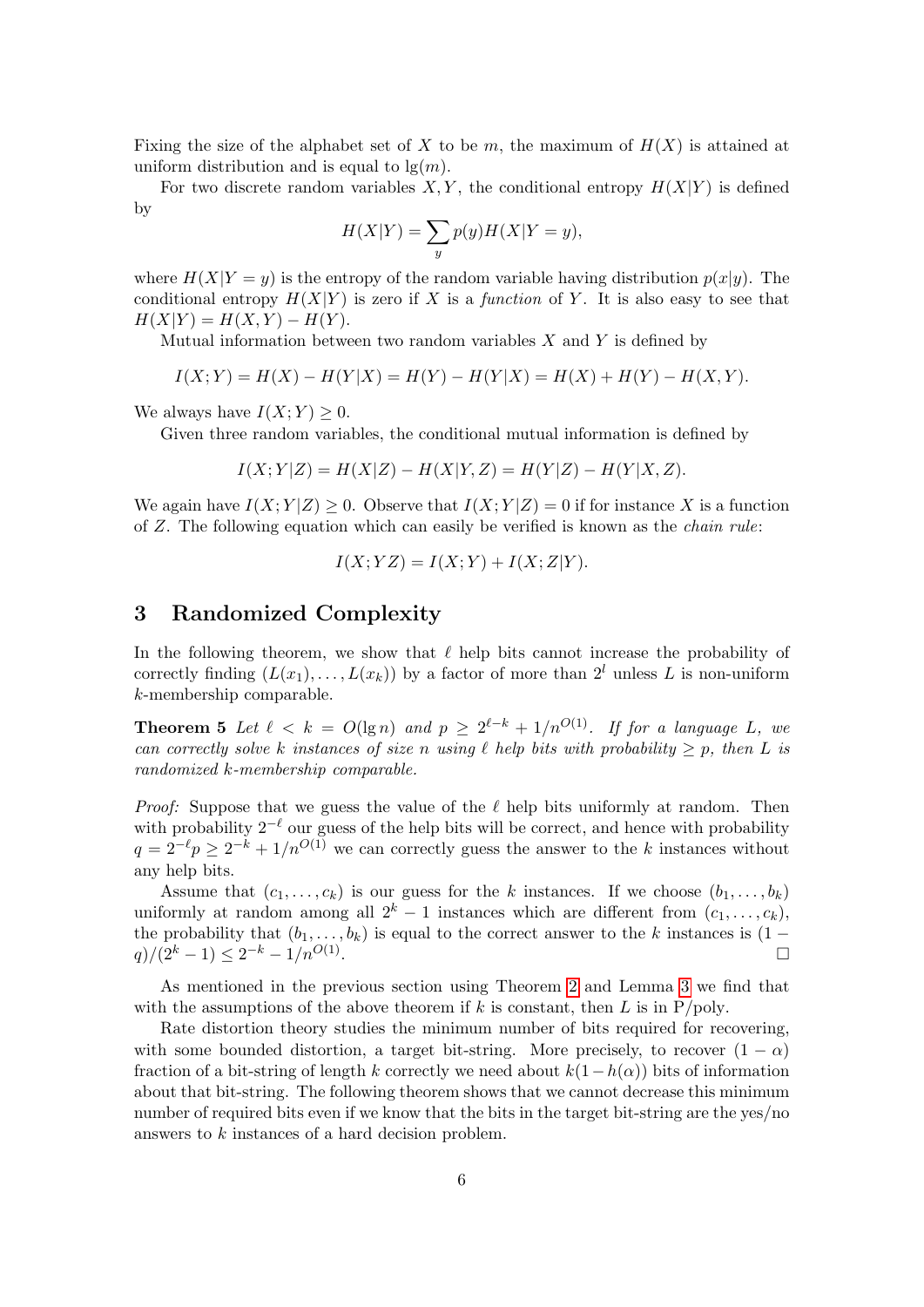**Theorem 6** Let  $p > 0$  and  $0 < \alpha, \epsilon < 1/2$  be some constants, and L be some language. Also let  $k = O(\lg n)$ . We are given k arbitrary instances  $x_1, \ldots, x_k$  of L.

- (i) Assume that using  $\ell < k(1-h(\alpha)-\epsilon)$  help bits, we can efficiently and with probability p find a bit-string which matches  $(L(x_1), \ldots, L(x_k))$  in at least  $(1 - \alpha)$  fraction of positions. Then L is randomized k-membership comparable if  $k \geq \lg(3/(2p))/\epsilon$ .
- (ii) Using  $\ell \geq [k(1-h(\alpha)+\epsilon)]$  help bits, it is possible to efficiently find a bit-string which matches  $(L(x_1),...,L(x_k))$  in at least  $(1-\alpha)$  fraction of positions with probability one, if  $k \geq 6(\epsilon^{-1} \lg(\epsilon^{-1}))$ .

*Proof:* (i) Without access to the help bits, we can try all the  $2^{\ell}$  bit-strings of length  $\ell$ for the help bits. For each such bit-string, we run the randomized algorithm many times (say t times), forming a large table whose rows are  $k$ -bit strings. We denote these rows by  $w_{ij}$  for  $i \in \{1, 2, \dots, t\}, j \in \{0, 1\}^{\ell}$ , i.e., each  $w_{ij}$  is a row vector of k bits. Therefore we have  $2^{\ell}$  tables of size  $t \times k$ , with the j-th table having rows  $w_{1j}, w_{2j}, \ldots, w_{tj}$ .

Let  $j^* \in \{0,1\}^{\ell}$  be the correct string of help bits. Take  $p' = 2p/3$ , and  $\delta = 2^{-(k+1)}$ . By Chernoff bound, for sufficiently large (yet linear in k) t, with probability  $1 - \delta$ , p' fraction of rows  $w_{1j^*}, w_{2j^*}, \ldots, w_{tj^*}$  are within hamming distance  $\alpha k$  from  $(L(x_1), \ldots, L(x_k))$ . We will use this property to find some  $(b_1, \ldots, b_k)$  unequal to  $(L(x_1), \ldots, L(x_k))$ .

For any  $j \in \{0,1\}^{\ell}$  define

$$
M_j = \{ v \in \{0,1\}^k : \exists I \subseteq \{1,2,\cdots,t\} : |I| \ge p't, d_H(v,w_{ij}) \le \alpha k, \ \forall i \in I \},
$$

where  $d_H(\cdot, \cdot)$  denotes the hamming distance. By the above discussion with probability  $\geq 1-\delta$ , the correct answer  $(L(x_1),...,L(x_k))$  belongs to  $M_{j^*}$ . Observe that  $M_j$ 's can be computed efficiently because  $2^k$  and t are of size polynomial in n.

We claim that for any  $j$ ,

<span id="page-6-0"></span>
$$
|M_j| \le 2^{k(h(\alpha) + \epsilon)}.\tag{2}
$$

To this end consider a bipartite graph with vertex set  $\{1, 2, \ldots, t\}$  for one part and vertex set  $M_j$  for the other. We draw an edge  $i \sim v$  for  $i \in \{1, 2, \ldots, t\}$  and  $v \in M_j$  if  $d_H(w_{ij}, v) \le$  $\alpha k$ . Then by the definition of  $M_j$ , for any  $v \in M_j$  we have  $\deg(v) \geq p't$ . On the other hand, the number of sequences that are within hamming distance  $\alpha k$  of any given bitstring of size k is at most  $2^{kh(\alpha)}$  (see e.g., [\[17,](#page-14-16) page 310, Lemma 8]). This means that for every  $1 \leq i \leq t$  we have  $\deg(i) \leq 2^{kh(\alpha)}$ . Double counting the number of edges of the bipartite graph we obtain

$$
p't|M_j| \leq \sum_{v \in M_j} \deg(v) = \sum_i \deg(i) \leq t2^{kh(\alpha)}.
$$

This gives [\(2\)](#page-6-0) if  $k \geq \lg(1/p')/\epsilon$ .

Now using equation [\(2\)](#page-6-0) and the union bound, we get that

$$
\left| \bigcup_j M_j \right| \le 2^{\ell} 2^{k(h(\alpha) + \epsilon)} < 2^k.
$$

Therefore we can find  $(b_1, \ldots, b_k) \in \{0,1\}^k$  that does not belong to  $\bigcup_j M_j$ . Since with probability at least  $1-\delta = 1-2^{-k}+2^{-k-1} = 1-2^{-k}+1/n^{O(1)}$  we have  $(L(x_1),...,L(x_k)) \in$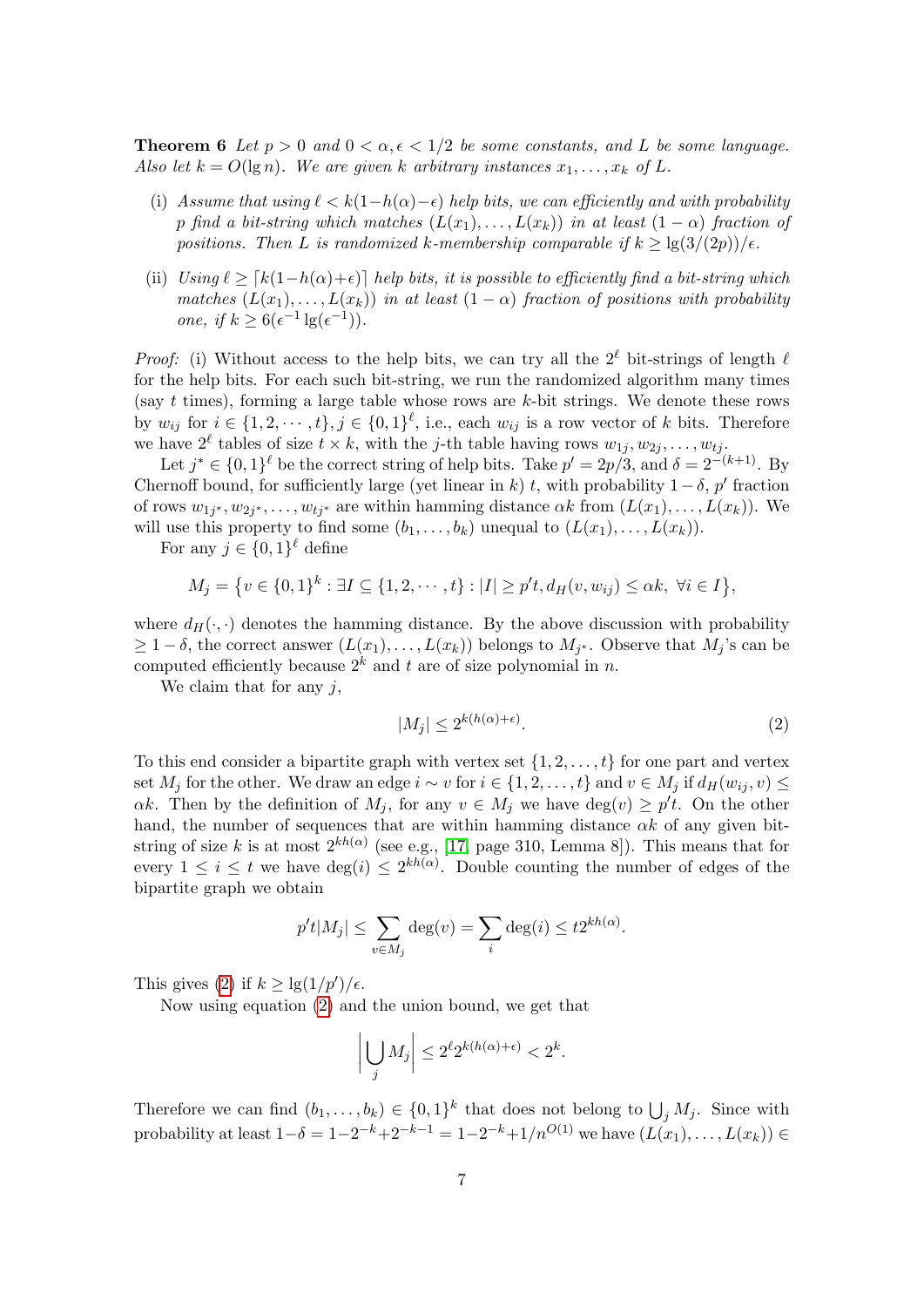$M_{j^*}$ , then  $(b_1, ..., b_k) \neq (L(x_1), ..., L(x_k))$  with probability  $1 - 2^{-k} + 1/n^{O(1)}$ . Thus, L is randomized k-membership comparable.

(ii) We claim that there is a subset  $R \subseteq \{0,1\}^k$  of size  $|R| = 2^{k(1-h(\alpha)+\epsilon)}$  such that for any  $v \in \{0,1\}^k$  there is  $w \in R$  such that  $d_H(v,w) \leq \alpha k$ . This requires a more refined argument than the one given by the standard rate distortion theory which is only telling us that for *most* sequences  $v \in \{0,1\}^k$  there is  $w \in R$  such that  $d_H(v, w) \leq \alpha k$ . Furthermore, we show that we can construct R in time polynomial in  $2^k$ . Assuming this, the helper can give the sequence  $w \in R$  whose hamming distance from  $(L(x_1), \ldots, L(x_k))$ is at most  $\alpha k$ , and the algorithm may just output this sequence. Note that the helper would need  $\lceil \lg |R| \rceil \leq \ell$  bits to send w.

For a point  $v \in \{0,1\}^k$  and r, let  $B(v,r)$  denote the hamming ball of radius r around v. With this definition, we are looking for a set R of points in  $\{0,1\}^k$  whose union of hamming balls cover the entire set  $\{0,1\}^k$ . To construct the set R, we start with an empty set and use a greedy algorithm to add points  $v^1, \ldots, v^{|R|}$  in this order as follows: Having added points  $v^1, \ldots, v^j$  for  $0 \leq j < |R|$ , we choose point  $v^{j+1} \in \{0,1\}^k$  such that  $B(v^{j+1}, k\alpha)$ covers the most number of points not covered by  $B(v^1, k\alpha), \ldots, B(v^j, k\alpha)$ . In case there are multiple choices of  $v^{j+1}$  with this property, choose  $v^{j+1}$  to be the lexicographically smallest one.

Let  $q = q(k, \alpha k)$  be the probability that a random point is in hamming distance  $k\alpha$  of a given point. Any point not in  $\bigcup_{i=1}^{j} B(v^i, k\alpha)$  is covered by q fraction of balls of radius kα. Then there is  $B(v, k\alpha)$  that covers at least q fraction of points not in  $\bigcup_{i=1}^{j} B(v^i, k\alpha)$ . Based on this observation and by a simple induction we find that the number of points not covered by  $B(v^1, k\alpha), \ldots, B(v^{|R|}, k\alpha)$  is  $\leq 2^k(1-q)^{|R|}$ . By [\[17,](#page-14-16) page 310, Lemma 8], we have

$$
q \ge \frac{2^{k(-1+h(\alpha))}}{\sqrt{8k\alpha(1-\alpha)}} \ge \frac{2^{k(-1+h(\alpha))}}{\sqrt{2k}}.
$$

When  $k \ge 6\epsilon^{-1} \lg(\epsilon^{-1})$ , we have  $2^k(1-q)^{|R|} \le 2^k \epsilon^{-q|R|} < 1$ . Hence no point in  $\{0,1\}^k$ remains uncovered. We are done.

Again with the assumption of part (i) of this theorem, if  $k$  is constant then  $L$  is in P/poly.

We note that given  $k$  instances of a computational problem, the task of solving at least a given fraction of the instances correctly had been studied before (e.g., see [\[13\]](#page-14-17)). What is new to our work (Theorem [6\)](#page-5-1) is allowing that the task be done using some limited help bits and also with some bounded probability of error.

#### <span id="page-7-0"></span>4 Average-case Complexity

As motivated earlier, the length of the help bits may depend on the instances of the problem since for easy instances we do not need any help. In this section we measure the amount of help on average over all choices of the k instances. For this to make sense we need a distribution on instances, so we fall in the setting of average-case complexity.

Let us fix some notation before stating our results. Let  $\mathcal{D}_n$  be a distribution on instances of length n. We assume that the k instances  $x_1, \ldots, x_k$  are drawn i.i.d. according to  $\mathcal{D}_n$ . We denote the random variables associated to these randomly chosen instances by  $X_1, \ldots, X_k$ . Let  $\ell$  be the maximum length of the help bits. This means that the alphabet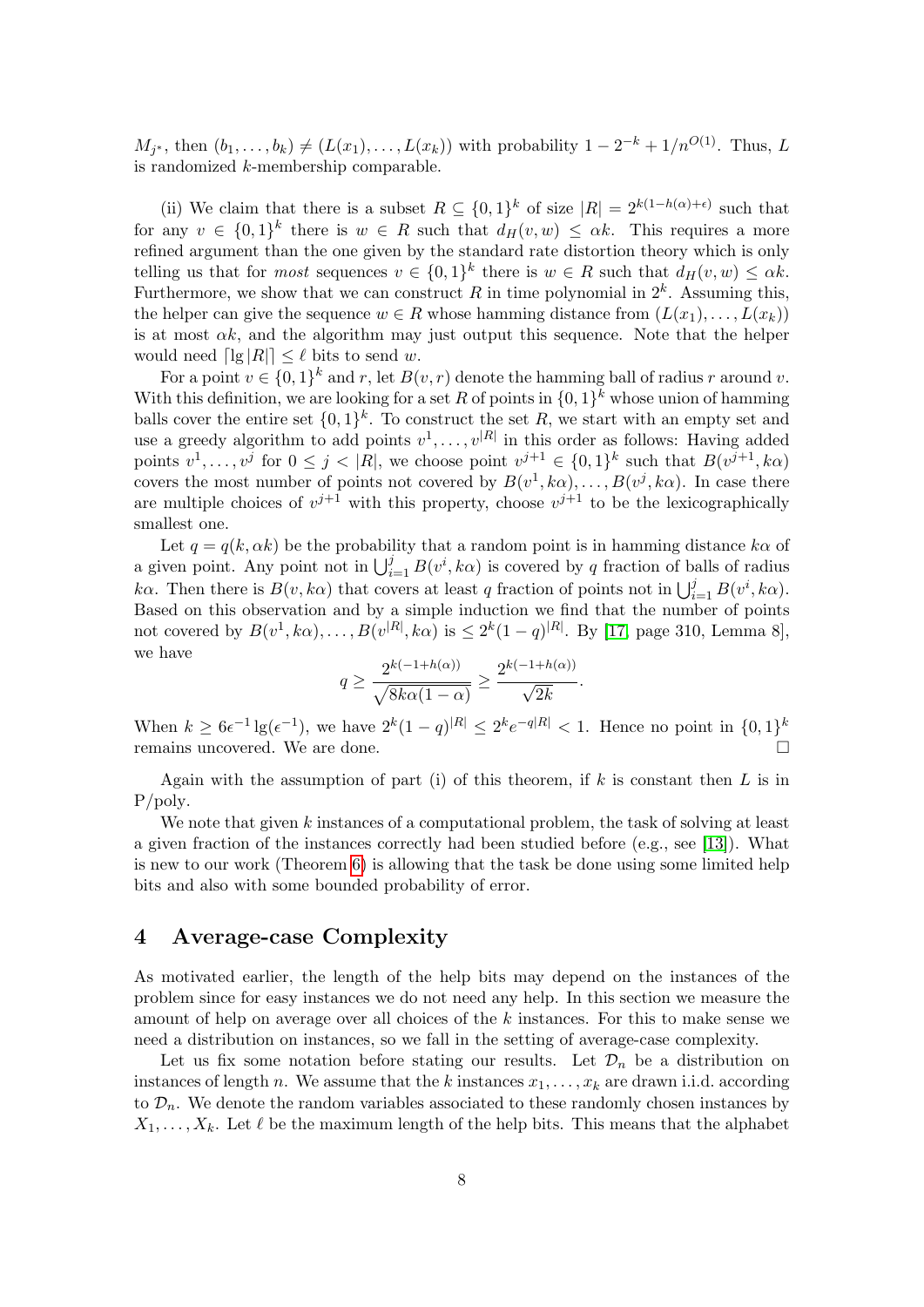set of the help bits is  $\Sigma = \bigcup_{i=0}^{\ell} \{0, 1\}^i$ . Here we allow  $\ell$  to be at most  $\ell = O(\lg n)$  so that the size of its alphabet set be  $|\Sigma| = n^{O(1)}$ . Since  $x_1, \ldots, x_k$  are chosen randomly, the string of help bits is a random variable too. We denote this random variable by  $S = S(X_1, \ldots, X_k)$  which takes its values in  $\Sigma$ .

We may measure the amount of the help bits in two different ways: entropy of the help bits random variable, and its average length. In the following we first consider entropy, and later comment on average length.

<span id="page-8-0"></span>**Theorem 7** Let L be a language. For every integer n fix a distribution  $\mathcal{D}_n$  on instances of size n, i.e., on  $\{0,1\}^n$ . Let  $k = O(\lg n)$ , and let  $\Sigma = \bigcup_{i=0}^{\ell} \{0,1\}^i$  such that  $|\Sigma| = n^{O(1)}$ . Suppose that there is an efficient algorithm such that for every  $x_1, \ldots, x_k \in \{0,1\}^n$  and using help bits  $s = s(x_1, \ldots, x_k) \in \Sigma$  outputs  $(L(x_1), \ldots, L(x_k))$ . Assume further that for  $1/n^{O(1)} < \delta(n,k) < 1/2$ ,

$$
H(S) \leq k - 3k\delta,
$$

where  $S = S(X_1, \ldots, X_k)$  is the random variable corresponding to the help bits of the randomly chosen  $x_1, \ldots, x_k \in \{0,1\}^n$  according to  $\mathcal{D}_n$ . Then there exist polynomial size circuits that correctly solve a randomly chosen  $x \in \{0,1\}^n$  with probability  $\geq 1/2 + \delta$ without having access to the help bits.

Notice that by hardness-amplification techniques such as [\[19\]](#page-14-18) and [\[12\]](#page-14-19), it is plausible to find problems in NP with average-case hardness such that it is not possible to solve them efficiently with probability better than  $1/2 + o(1)$ . For such problems, the above theorem becomes relevant.

*Proof:* Let  $\{C_n : n \geq 1\}$  be the polynomial size circuits that solve k instances of L with help bits, i.e., for all  $x_1, \ldots, x_k \in \{0,1\}^n$  and the appropriate  $s \in \Sigma$  we have  $C_n(x_1,\ldots,x_k,s) = (L(x_1),\ldots,L(x_k)).$  In the following we drop the subscript n in  $C_n$ and  $\mathcal{D}_n$  as they are clear from the context. We prove the theorem in a few steps.

(Step 1) Let us define

$$
t = t(x_1,\ldots,x_k) = (C(x_1,\ldots,x_k,\sigma_1),\ldots,C(x_1,\ldots,x_k,\sigma_{|\Sigma|})),
$$

where  $\Sigma = {\sigma_1, \ldots, \sigma_{|\Sigma|}}$ , and let T be its corresponding random variable (when  $x_i$ 's are chosen randomly). Note that  $t$  can be computed by a polynomial size circuit since  $|\Sigma| = n^{O(1)}$ . We claim that

$$
H(L(X_1),...,L(X_k)|T) \leq k - 3\delta k.
$$

For any  $x_1, \ldots, x_k$ , if we are given the true help symbol  $s = \sigma_i$ , we can compute  $(L(x_1), \ldots, L(x_k))$  from t by taking its i-th element. Thus

<span id="page-8-1"></span>
$$
H(L(X_1),...,L(X_k)|S,T) = 0.
$$
\n(3)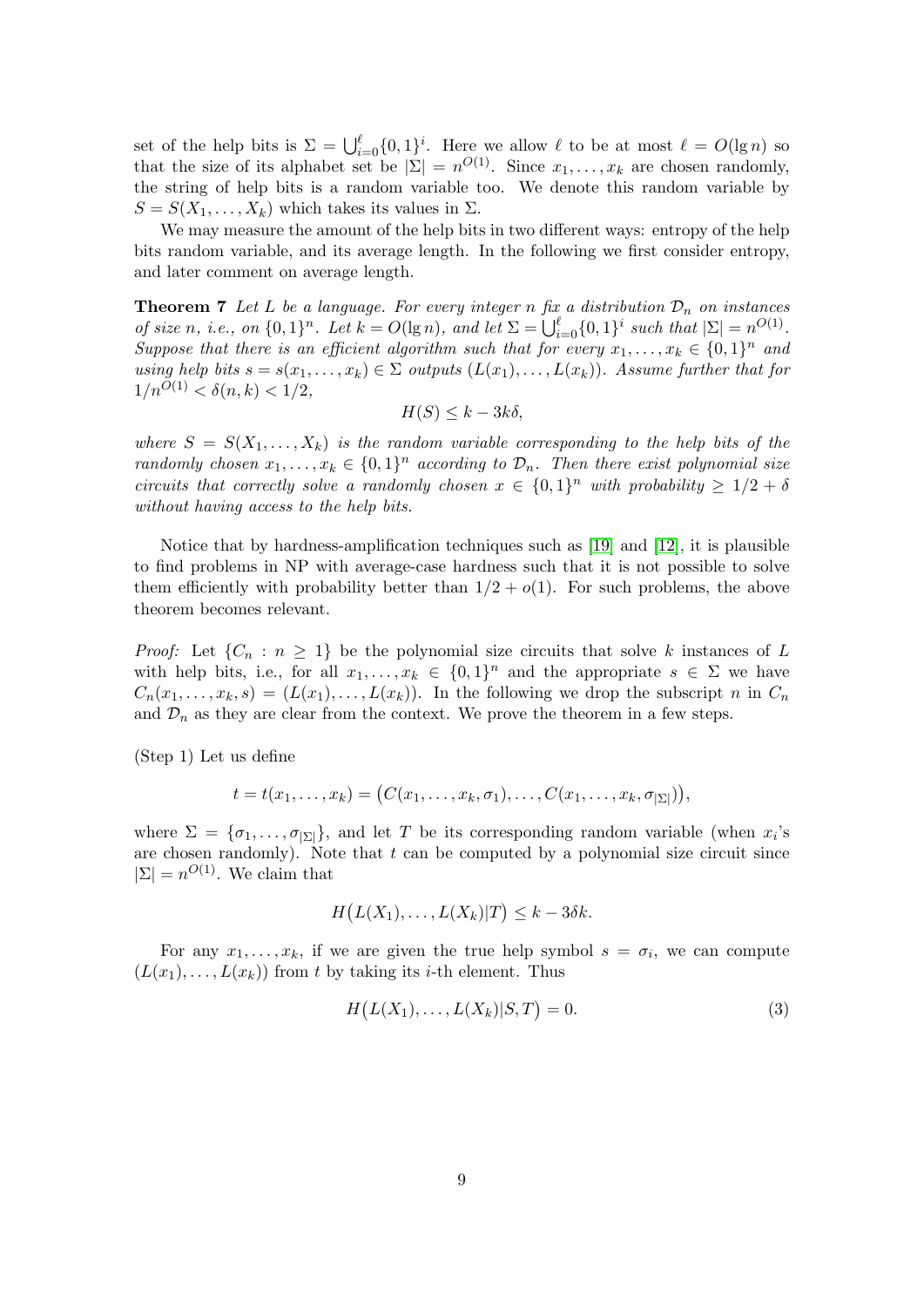Therefore,

$$
H(L(X_1),...,L(X_k))
$$
\n
$$
= I(L(X_1),...,L(X_k); S, T)
$$
\n
$$
= I(L(X_1),...,L(X_k); T) + I(L(X_1),...,L(X_k); S|T)
$$
\n
$$
\leq I(L(X_1),...,L(X_k); T) + I(L(X_1),...,L(X_k), T; S)
$$
\n
$$
\leq I(L(X_1),...,L(X_k); T) + I(X_1,...,X_k, L(X_1),...,L(X_k), T; S)
$$
\n
$$
= I(L(X_1),...,L(X_k); T) + I(X_1,...,X_k; S) + I(L(X_1),...,L(X_k), T; S|X_1,...,X_k)
$$
\n
$$
= I(L(X_1),...,L(X_k); T) + I(X_1,...,X_k; S)
$$
\n
$$
\leq (H(L(X_1),...,L(X_k)) - H(L(X_1),...,L(X_k)|T)) + H(S)
$$
\n
$$
\leq (H(L(X_1),...,L(X_k)) - H(L(X_1),...,L(X_k)|T)) + k - 3\delta k.
$$
\n(7)

Here [\(4\)](#page-9-0) follows from [\(3\)](#page-8-1) and the definition of mutual information. [\(5\)](#page-9-1) and [\(6\)](#page-9-2) follow from the chain rule. Moreover, [\(7\)](#page-9-3) follows from the fact that  $H(L(X_1), \ldots, L(X_k), T | X_1, \ldots, X_k) =$ 0. We conclude that

<span id="page-9-5"></span><span id="page-9-4"></span><span id="page-9-3"></span><span id="page-9-2"></span><span id="page-9-1"></span><span id="page-9-0"></span>
$$
H(L(X_1),...,L(X_k)|T) \le k - 3\delta k. \tag{8}
$$

(Step 2) We have

$$
\sum_{t} \Pr(T = t) \left[ \max_{c_1, \dots, c_k} \Pr(L(X_1) = c_1, \dots, L(X_k) = c_k | T = t) \right]
$$
\n
$$
\geq \sum_{t} \Pr(T = t) 2^{-H(L(X_1), \dots, L(X_k)|T = t)} \tag{9}
$$
\n
$$
\geq 2^{-\sum_{t} \Pr(T = t) H(L(X_1), \dots, L(X_k)|T = t)} \tag{9}
$$
\n
$$
= 2^{-H(L(X_1), \dots, L(X_k)|T)} \tag{10}
$$

where [\(9\)](#page-9-4) follows from equation [\(1\)](#page-4-2).

(Step 3) In this step, we show how we can construct binary random variables  $B_1, \ldots, B_k$ using polynomial-size circuits such that  $Pr[L(X_1) = B_1, \ldots, L(X_k) = B_k] \ge 2^{-k+3\delta k}$ .

For any t, let  $v_t$  denote the vector  $(c_1, \ldots, c_k) \in \{0,1\}^k$  that maximizes  $Pr[L(X_1) =$  $c_1, \ldots, L(X_k) = c_k |T = t|$ . Observe that there are at most poly $(n)$  possible t's for any n since  $k = O(\lg n)$ . Therefore, we can give  $v_t$  for all t as advice to our algorithm.

Now given  $x_1, \ldots, x_k$ , we can compute  $t = t(x_1, \ldots, x_k)$  as in Step 1 using a polynomial size circuit (because  $|\Sigma| = n^{O(1)}$ ). Then we give  $v_t = (b_1, \ldots, b_k)$  as the solution for  $(L(x_1),..., L(x_k))$ . Inequality [\(10\)](#page-9-5) basically says that

$$
Pr(L(x_1) = b_1, ..., L(x_k) = b_k) \ge 2^{-k+3\delta k}.
$$

(Step 4) Assume that we cannot efficiently solve an instance chosen according to distribution D with probability better than  $1/2 + \delta$ . By the direct product lemma of Goldreich,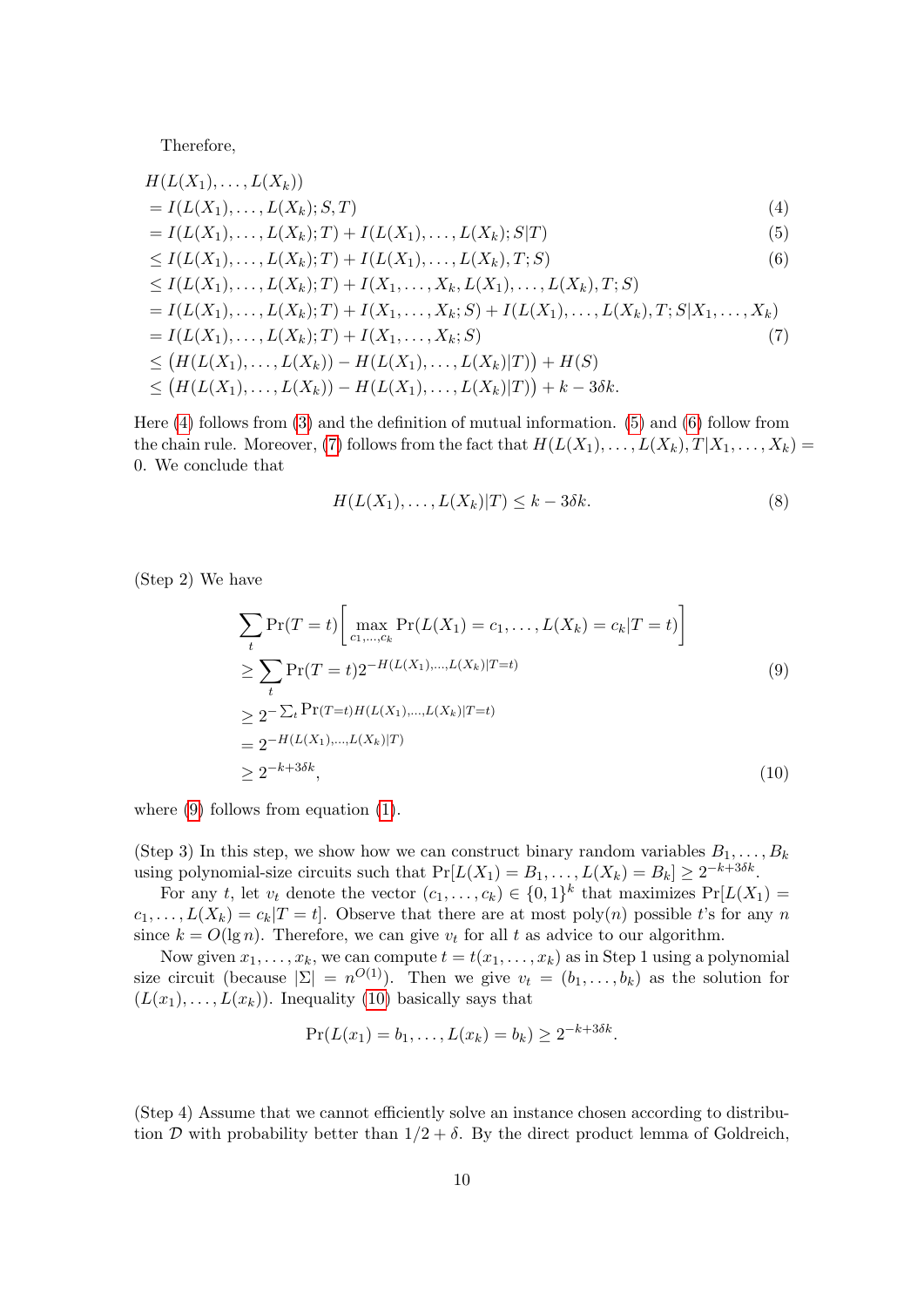Nisan, and Wigderson (Lemma [4\)](#page-4-3), we cannot compute  $(L(X_1),..., L(X_k))$  with probability better than  $(1/2 + \delta)^k + 1/p(n)$  for any polynomial p in time polynomial in n. But

$$
2^{(-1+3\delta)k} - (1/2+\delta)^k \ge 2^{-k}((2^{3\delta})^k - (1+2\delta)^k)
$$
  
=  $2^{-k}((e^{3\ln(2)\delta})^k - (1+2\delta)^k)$   
 $\ge 2^{-k}((1+3\ln(2)\delta)^k - (1+2\delta)^k)$   
 $\ge 2^{-k}(3\ln(2) - 2)\delta(1+2\delta)^{k-1}$   
 $\ge 1/n^{O(1)},$ 

because both  $2^{-k}$  and  $\delta$  are  $1/n^{O(1)}$ . Therefore, we cannot compute  $(L(X_1),...,L(X_k))$ with probability as good as  $2^{-k+3\delta k}$ . This is in contradiction with Step 3. We are done.  $\Box$ 

We may measure the amount of help by its mutual information (as a measure of correlation) with the input instances. In this case the same theorem as above holds when we replace the assumption  $H(S) \leq k(1-3\delta)$  with  $I(X_1,\ldots,X_k;S) \leq k(1-3\delta)$ . Indeed in the above proof we use  $I(X_1, \ldots, X_k; S) \leq H(S) \leq k(1 - 3\delta)$  in Step 1, which holds if we assume  $I(X_1, \ldots, X_k; S) \leq k(1 - 3\delta)$  in the first place.

The following proposition is in the converse direction of Theorem [7.](#page-8-0)

<span id="page-10-0"></span>**Proposition 8** Let L be a language. Suppose that there exist polynomial size circuits  $C_n$ that correctly solve a randomly chosen  $x \in \{0,1\}^n$  with probability  $\geq 1/2+\delta$  without having access to any help bits. Then for any  $k \in \mathbb{N}$ , there are help bits  $s = s(x_1, \ldots, x_k) \in \{0,1\}^k$ and a polynomial-size circuit that outputs  $(L(x_1), \ldots, L(x_k))$  using these help bits, such that

$$
H(S) \le kh(1/2 + \delta) = k(1 - O(\delta^2)),
$$

where  $h(\cdot)$  is the binary entropy function.

*Proof:* Given an instance x, let  $B(x) = L(x) \oplus C_n(x)$  where  $\oplus$  denotes summation modulo 2. Then by the assumption  $Pr[B(X) = 0] > 1/2 + \delta$  where X is the random variable corresponding to the randomly chosen x. By the monotonicity of  $h(\cdot)$  on [1/2, 1] we conclude that  $H(B(X)) \leq h(1/2 + \delta)$ .

Now given k instances  $x_1, \dots, x_k$ , consider the help bits

$$
s = (B(x_1), \cdots, B(x_k)).
$$

Observe that using s we can efficiently compute  $L(x_1), \cdots, L(x_k)$  as follows: We first use  $C_n$  to compute  $(C_n(x_1), \cdots, C_n(x_k))$  and then XOR it with s to recover  $L(x_1), \cdots, L(x_k)$ . Moreover the entropy of the random variable associated with s is

$$
H(S) = \sum_{i=1}^{k} H(B(X_i)) \leq k \cdot h(1/2 + \delta).
$$

We are done.  $\Box$ 

Let L be an arbitrary language and fix a distribution on its input instances as above. Let  $\delta \geq 0$  be the largest number such that a randomly chosen x can be correctly solved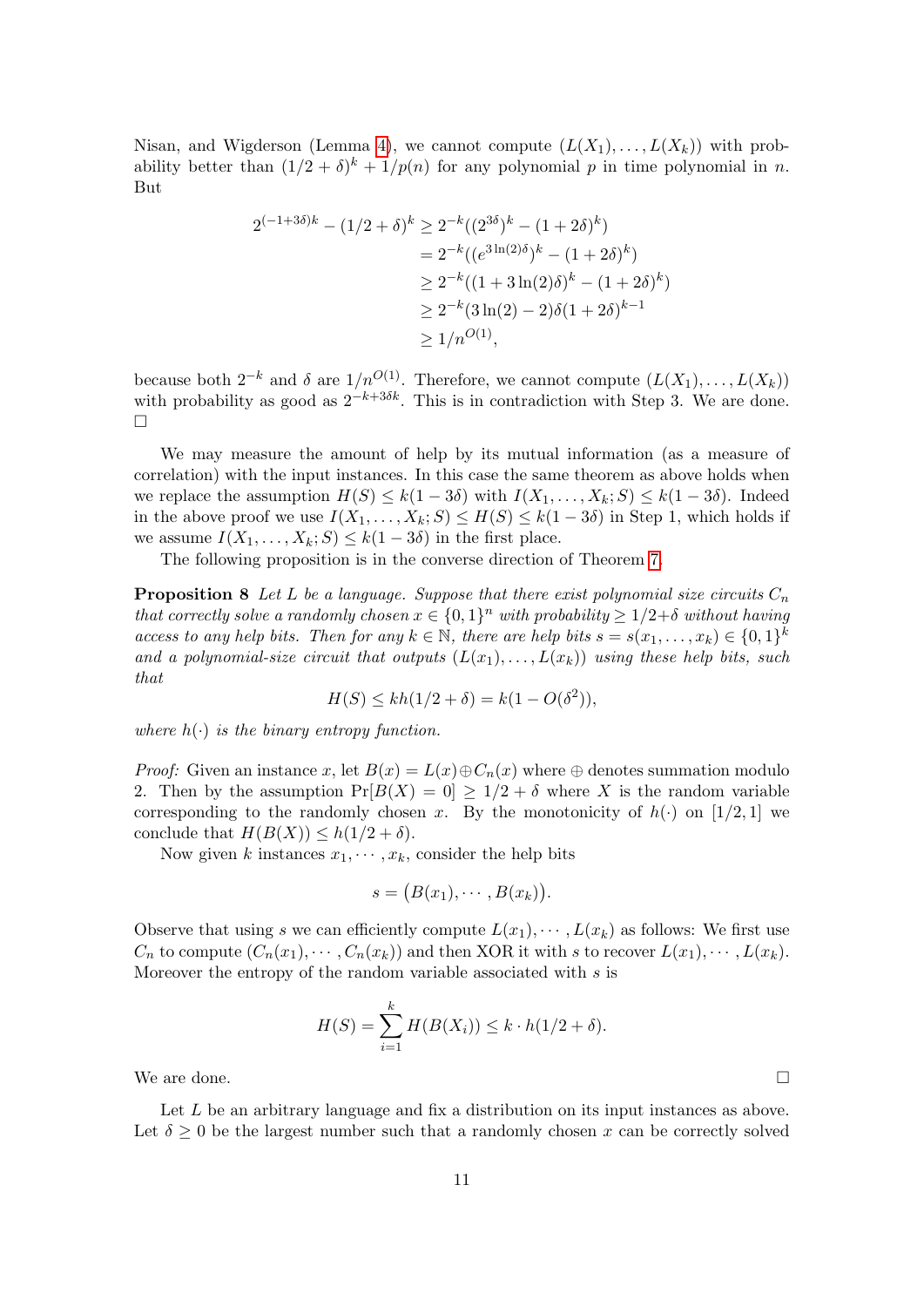with polynomial size circuits with probability  $1/2+\delta$ . Now suppose that we want to solve  $k$  randomly chosen instances. Theorem [7](#page-8-0) says that to solve these  $k$  instance correctly we need help bits of entropy at lease  $k-3\delta k = k(1-\Theta(\delta))$ . On the other hand, Proposition [8](#page-10-0) says that there are help bits with entropy  $kh(1/2 + \delta) = k(1 - \Theta(\delta^2))$  which given them we can solve the  $k$  instances efficiently. Here the question is which of the two bounds are tight. The following example shows that in some cases the lower bound is closer to the actual required entropy.

Example 9 Let L be a random decision problem defined on instances of size n as follows. Let F be the lexicographically first  $2\delta$  fraction of instances. We let  $L(x) = 0$  if  $x \in F$ , and otherwise we choose  $L(x) \in \{0,1\}$  uniformly at random. Then with high probability over the random choice of  $L$ , no polynomial size circuit can solve the decision problem on more than  $1/2 + \delta + 2^{-\Theta(n)}$  fraction of the instances. On the other hand, we can solve k uniformly random independent instances of the problem using help bits with entropy  $\leq k(1-2\delta) + \lg_2(k+1).$ 

Proof: The first part, that the average-case complexity of the problem is high, can be shown by a counting argument similar to [\[23\]](#page--1-2).

For the second part we define the help bits as follows: For an instance x, let  $B(x)$  be a string of length at most 1, where  $B(x)$  is the empty string when  $x \in F$ , and  $B(x) = L(x)$ otherwise. Now let the help bits for k instances  $x_1, \ldots, x_k$  be  $s = (B(x_1), \ldots, B(x_k)).$ 

Given  $x_1, \ldots, x_k$  we can check which of  $x_1, \ldots, x_k$  are among the  $2\delta$  lexicographically first fraction of instances. We trivially know the answer to these instances. For the rest of the instances, we can read off their answers from the help bits (since we know for which values of i the string  $B(x_i)$  is empty.)

Let S denote the random variable associated to s, and let  $M$  be its length. Since  $0 \leq M \leq k$ , and M is a function of S we have

$$
H(S) = H(S, M)
$$
  
=  $H(M) + H(S|M)$   

$$
\leq \lg_2(k+1) + \sum_{j=0}^k \Pr[M=j]H(S|M=j)
$$
  

$$
\leq \lg_2(k+1) + \sum_{j=0}^k \Pr[M=j]j
$$
  
=  $\lg_2(k+1) + k(1-2\delta)$ .

 $\Box$ 

In the above example, we used the fact that there is a  $1 - 2\delta$  fraction hard-core set of instances and the rest of the instances are easy. In general, by Impagliazzo's hard-core set lemma [\[14\]](#page-14-20), such a hard-core set always exists. However, we cannot utilize this hard-core set, since unlike the example above there does not exist a general procedure to test which instances are in the hard-core set.

We now turn our attention to measuring the amount of help by its average length. As above, let S be the random variable corresponding to help bits, and let  $M$  be its length. Here the crucial observation is that with no loss of generality we may assume that  $M \leq k$ . Indeed if for some  $x_1, \ldots, x_k$  the length of  $s = s(x_1, \ldots, x_k)$  is larger than k, then we may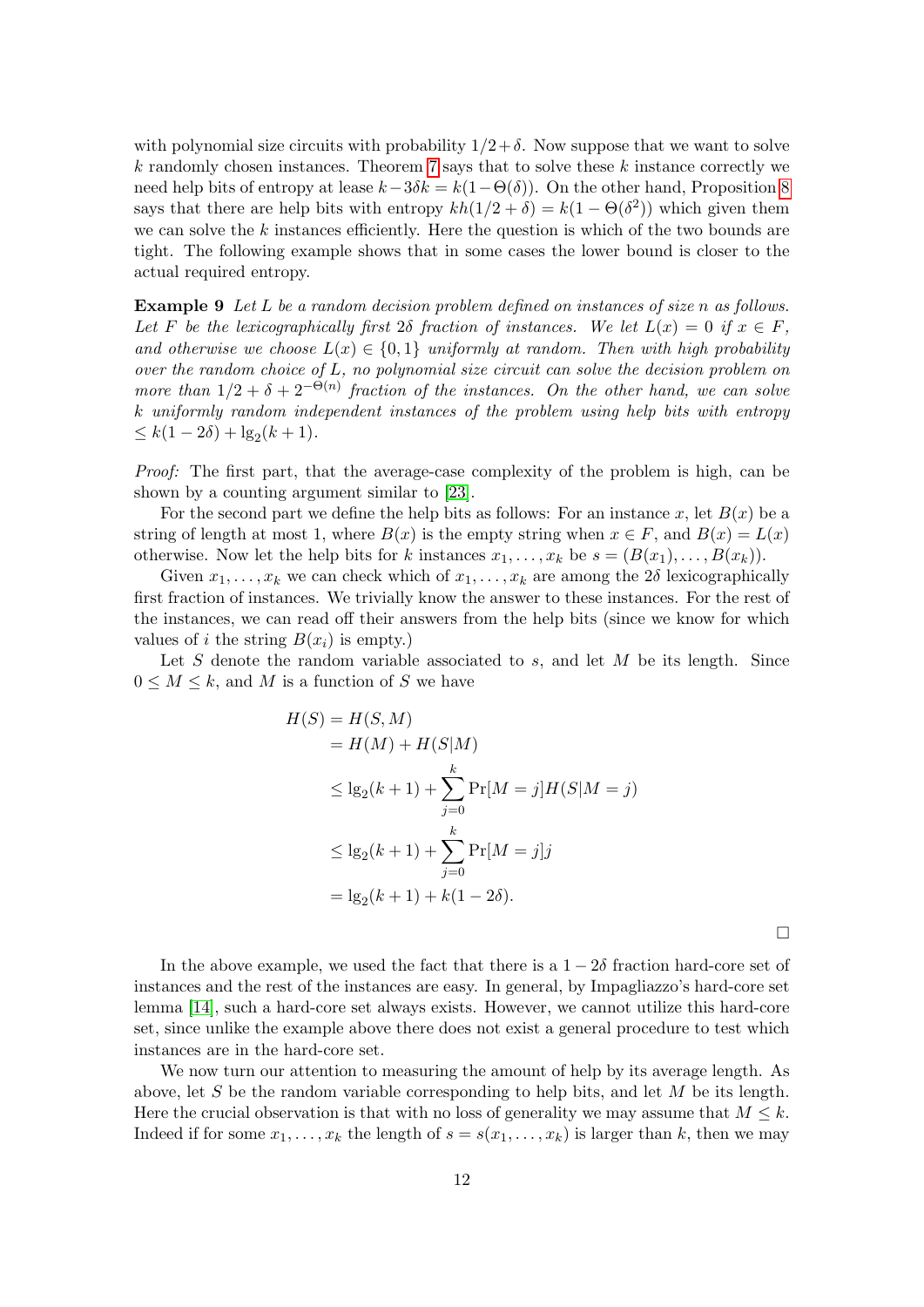replace s with  $(L(x_1), \ldots, L(x_k))$ . There is a problem here if we do this conversion for one particular sequence: the solver should know that the k-bit help is  $(L(x_1), \ldots, L(x_k))$ . For this reason, we should do the conversion for all sequences whose help bit string has length at least  $k$ , so that the solver knows what to do whenever he sees such a sequence. Clearly these new help bits are as useful as s, and have a shorter length. Note that this procedure may increase the entropy of S because in computing the entropy, it is only the probabilities assigned to sequences that matter, not their length.

Corollary 10 Use the notation of Theorem [7.](#page-8-0) Assume that

$$
\mathbb{E}[M] \le k - 3k\delta - \lg(k+1),
$$

We further assume that  $M \leq k$ . Then there exist polynomial size circuits that correctly solve a randomly chosen  $x \in \{0,1\}^n$  with probability  $\geq 1/2 + \delta$  without having access to the help bits.

Proof: We compute

$$
H(S) = H(S, M)
$$
  
\n
$$
\leq H(M) + H(S|M)
$$
  
\n
$$
\leq \lg(k+1) + \sum_{j=0}^{k} \Pr[M = j]H(S|M = j)
$$
  
\n
$$
\leq \lg(k+1) + \sum_{j=0}^{k} \Pr[M = j]j
$$
  
\n
$$
= \lg(k+1) + \mathbb{E}[M]
$$
  
\n
$$
\leq k - 3k\delta.
$$

The result then follows by applying Theorem [7.](#page-8-0)  $\Box$ 

### <span id="page-12-1"></span>5 k-Membership Comparability for Large  $k$

In this section we study  $k$ -membership comparability for non-constant values of  $k$ . More precisely, we look at extensions of Theorem [2](#page-4-0) for larger  $k$ . In the following we first show that k-membership comparable languages do not necessarily have polynomial-size circuits.

<span id="page-12-0"></span>**Example 11** For every function  $k = k(n) = n^{\omega(1)}$ , there exists a decision problem which is k-membership comparable but is not in  $P/\text{poly}$ .

*Proof:* Let  $k'(n) = 2^{\ell(n)}$  be the largest power of 2 such that  $k' \le \min\{k-1, 2^n\}$ . Then  $k' = n^{\omega(1)}$ . Let  $f_n : \{0,1\}^{\ell} \to \{0,1\}$  be a sequence of functions that cannot be computed by circuits of size  $O(k'/\ell)$ , (see [\[23\]](#page--1-2)). Now let L be the language that for  $x = (b_1, \ldots, b_n) \in$  $\{0,1\}^n$  is given by  $L(x) = f(b_1,\ldots,b_\ell)$ . Then clearly L is not in P/poly.

We now show that L is k-membership comparable. Given  $x_1, \ldots, x_k \in \{0,1\}^n$ , there are  $i \neq j$  such that  $x_i$  and  $x_j$  coincide on their first  $\ell$  bits. Such indices i, j can be found efficiently. Then, we know that  $(L(x_1),..., L(x_k))$  is not equal to the bit-string that has 0 in position i, and 1 in position j (and arbitrary values in other positions).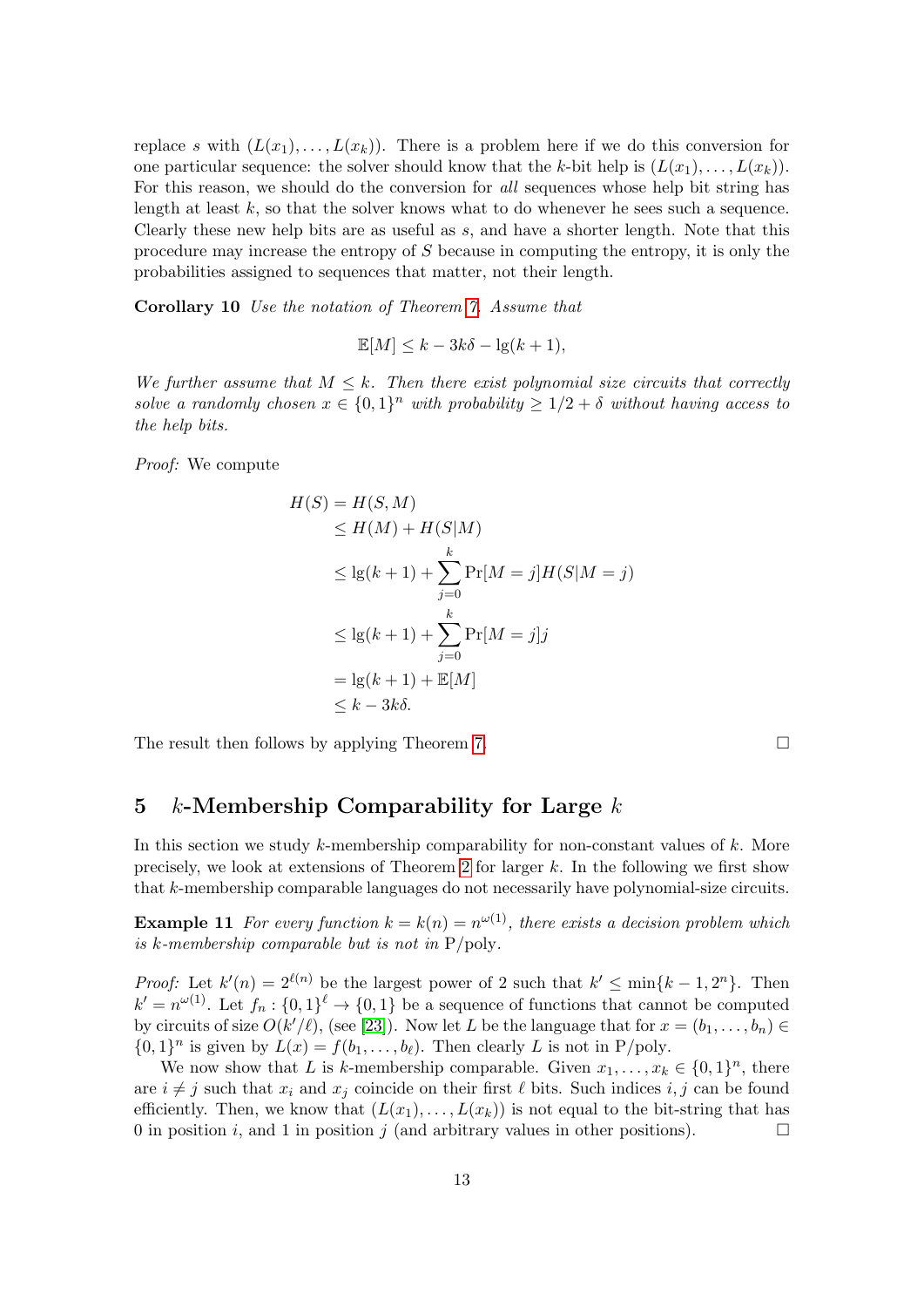Whether Theorem [2](#page-4-0) can be extended all the way to  $k = \text{poly}(n)$  is an open question. In the following we argue that for super-logarithmic  $k$ , no "black-box proof" shows  $k$ membership comparable problems are in P/poly. Note that the proof of Theorem [2](#page-4-0) for constant  $k$  is a black-box proof.

<span id="page-13-0"></span>**Theorem 12** For  $k(n) = \omega(\lg n)$  we cannot show in a black-box way that k-membership comparability of a decision problem L implies  $L \in P$ /poly. In other words, there exist a language L and an oracle O that given  $x_1, \ldots, x_k \in \{0,1\}^n$  outputs a bit-string  $(b_1, \ldots, b_k) \neq (L(x_1), \ldots, L(x_k))$ , but no algorithm can compute L using oracle O in poly(n) time even given  $poly(n)$  bits of advice (that can depend on both L and O).

*Proof:* Consider the restrictions of L and O on inputs of size n, i.e.,  $L_n = L \cap \{0,1\}^n$ and  $O_n = O \cap (\{0,1\}^n)^k$ . There are  $2^{2^n}$  possibilities for  $L_n$ , and once  $L_n$  is fixed there are  $(2<sup>k</sup> - 1)<sup>2<sup>n</sup>k</sup>$  for the value of O on k-tuples of n-bit strings. In total, the number of acceptable pairs  $(L_n, O_n)$  is  $2^{2^n}(2^k-1)^{2^nk}$ .

Assume that for each pair  $(L, O)$ , there exists an algorithm that computes L using  $s(n) = n^{O(1)}$  number of queries to O and  $a(n) = n^{O(1)}$  bits of advice. We will use this assumption to upper-bound the number of acceptable pairs  $(L_n, O_n)$ .

Fix a particular advice. Suppose that we want to compute  $L(x)$  for all  $x \in \{0,1\}^n$ . For each such instance we make  $s(n)$  queries from O, so in total the number of all queries is  $q(n) \leq 2^n s(n)$ . Each of these queries (once L is not fixed) has  $2^k$  possible answers. Therefore, for a fixed value of advice, there are  $(2^k)^{q(n)}$  possible query answers for these  $q(n)$  queries. (Note that this is true even if the queries may be adaptive.) Now fixing these query answers,  $L_n$  becomes fixed too. Then each of the remaining  $2^{nk} - q(n)$  possible queries from the oracle have only  $2^k - 1$  valid answers. Since there are  $2^{a(n)}$  possible advices, the number of pairs  $(L_n, O_n)$  is at most

$$
2^{a(n)}(2^k)^{q(n)}(2^k-1)^{2^{nk}-q(n)} = 2^{a(n)}2^{\Theta(2^{-k}s(n)2^n)}(2^k-1)^{2^{nk}} < 2^{2^n}(2^k-1)^{2^{nk}},
$$

where we used  $2^{-k}s(n) = o(1)$ . This last inequality is in contradiction with the number of pairs  $(L_n, O_n)$  computed above.

## 6 Open Problems

We studied the computational benefit of help bits in some new settings, namely in randomized and average-case complexity frameworks. We also discussed k-membership comparability for superlogarithmic k.

We mention a few open problems here: In Theorem [7,](#page-8-0) it is open whether we can get non-trivial results when  $\delta$  is close to 1/2. For that to work, we need to improve the assumption  $H(S) \leq k - 3k\delta$  to something like  $H(S) \leq k - 2k\delta$ .

Another open problem is classifying decision problems for which Theorem [7](#page-8-0) is tight vs. decision problems for which Proposition [8](#page-10-0) is tight. We already gave an example that shows Theorem [7](#page-8-0) is tight for some cases.

Finally, it is interesting to better understand the relationship between k-membership comparability and non-uniform complexity, especially for logarithmic k.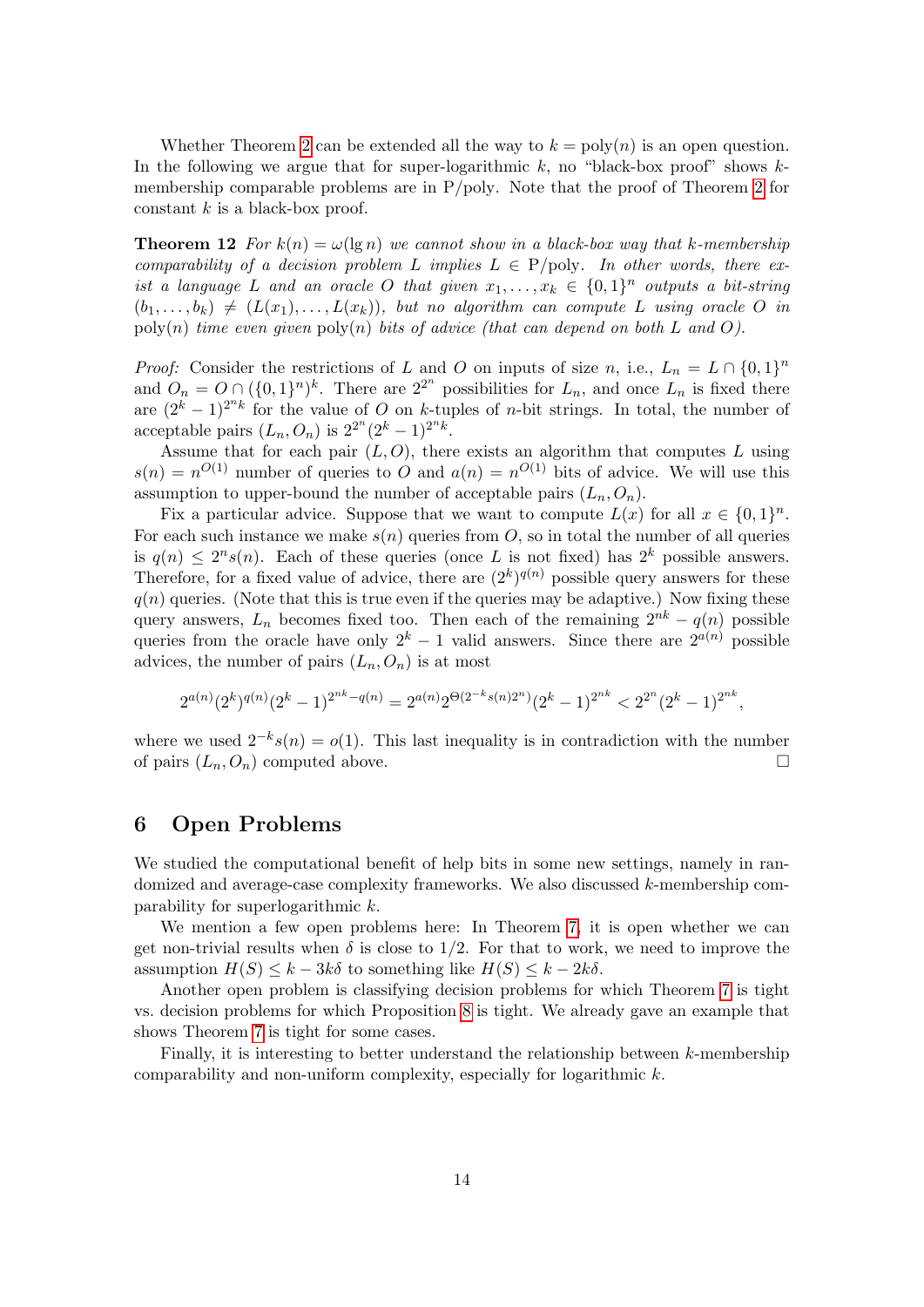# References

- <span id="page-14-9"></span>[1] M. Agrawal and V. Arvind. Polynomial time truth-table reductions to P-selective sets. In Proc. 9th Annual IEEE Conference on Structure in Complexity Theory, pages 24-30, 1994.
- <span id="page-14-1"></span>[2] A. Amir, R. Beigel and W.I. Gasarch. Some connections between bounded query classes and nonuniform complexity, in Proc. 5th Ann. Conf. on Structure in Complexity Theory (IEEE Computer Soc. Press, Silver Spring, MD, 1990) 232-243.
- <span id="page-14-2"></span>[3] A. Amir, R. Beigel and W. Gasarch. Some connections between bounded query classes and nonuniform complexity. Inf. Comput. 186.1 (2003): 104-139.
- <span id="page-14-6"></span>[4] R. Beigel. Query-limited reducibilities. Ph.D. thesis, Stanford University, 1987.
- <span id="page-14-7"></span>[5] R. Beigel, L. Fortnow, and A. Pavan. Membership comparable and p-selective sets. Technical Report 2002-006N, NEC Research Institute, 2002.
- <span id="page-14-13"></span>[6] R. Beigel and T. Hirst. One Help Bit Doesn't Help. STOC 1998: 124-130.
- <span id="page-14-8"></span>[7] R. Beigel, M. Kummer, and F. Stephan. Approximable sets. In Proc. 9th Annual IEEE Conference on Structure in Complexity Theory, pages 12-23, 1994.
- <span id="page-14-14"></span>[8] J. Cai. Lower bounds for constant depth circuits in the presence of help bits. Inform. Process. Lett., 36 (1990), pp. 79-84.
- <span id="page-14-4"></span>[9] W. Gasarch. The complexity of optimization functions. Technical report 1652, Department of Computer Science, University of Maryland, 1985.
- <span id="page-14-15"></span>[10] O. Goldreich, N. Nisan, A. Wigderson. On Yao's XOR-Lemma. Studies in Complexity and Cryptography 2011: 273-301.
- <span id="page-14-5"></span>[11] W. Gasarch, M.W. Krentel, and K. Rappoport. OptP-completeness as the normal behavior of NPcomplete problems. Math. Syst. Theory 28 (1995) 487-514.
- <span id="page-14-19"></span>[12] A. Healy, S. Vadhan, and E. Viola. Using Nondeterminism to Amplify Hardness. SIAM J. Comput. 35(4): 903-931 (2006).
- <span id="page-14-17"></span>[13] M. Hinrichs and G. Wechsung. Time Bounded Frequency Computations. Inf. Comput. 139(2): 234- 257 (1997).
- <span id="page-14-20"></span>[14] R. Impagliazzo. Hard-core distributions for somewhat hard problems. In Proceedings of the 36th IEEE Symposium on Foundations of Computer Science, pages 538545, 1995.
- <span id="page-14-11"></span>[15] J. Köbler. On the Structure of Low Sets. in Proc. 10th Ann. Conf. on Structure in Complexity Theory (IEEE Computer Soc. Press, Washington, DC, USA,1995) 246-261.
- <span id="page-14-3"></span>[16] M. Krentel. The complexity of optimization problems. J. Comput. Syst. Sci. 36(3) (1988) 490-509 (Prior version in ACM Symposium on Theory of Computation, 1986 (STOC)).
- <span id="page-14-16"></span>[17] F. J. MacWilliams and N. J. A. Sloane. The Theory of Error-Correcting Codes. Elsevier/North-Holland, Amsterdam, 1977
- <span id="page-14-12"></span>[18] N. Nisan, S. Rudich, and M. Saks. Products and Help Bits in Decision Trees. SIAM J. Comput. 28(3): 1035-1050 (1999).
- <span id="page-14-18"></span>[19] R. O'Donnell. Hardness amplification within NP. J. Comput. Syst. Sci. 69(1): 68-94 (2004).
- <span id="page-14-0"></span>[20] M. Ogihara. Polynomial-Time Membership Comparable Sets. SIAM J. Comput. 24(5): 1068-1081 (1995).
- <span id="page-14-10"></span>[21] M. Ogihara and T. Tantau. On the reducibility of sets inside NP to sets with low information content. J. Comput. Syst. Sci. 69(4): 499-524 (2004).